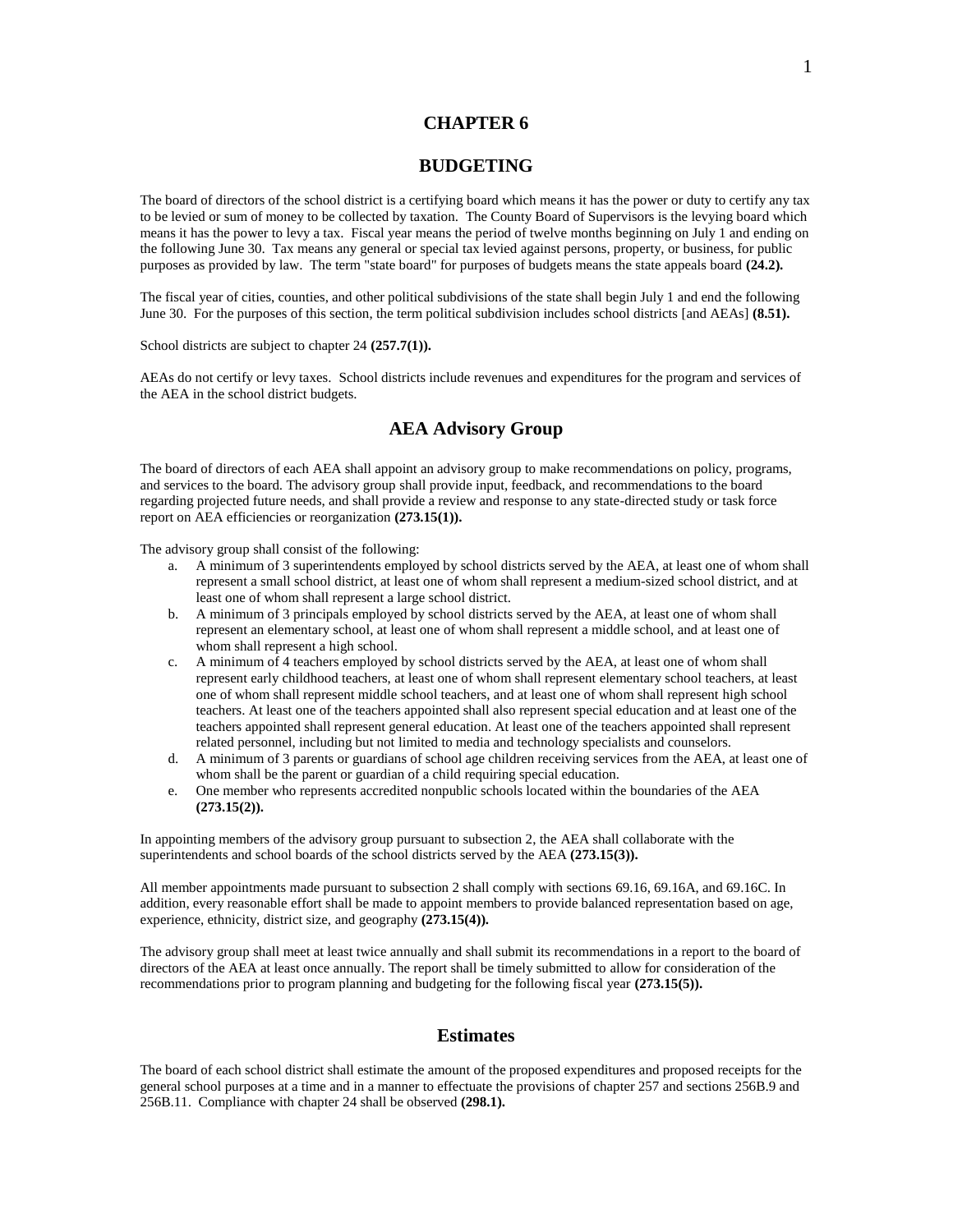All estimates required by law shall be made and filed a sufficient length of time in advance of any regular or special meeting of the board at which tax levies are authorized to be made to permit publication, discussion, and consideration thereof and action thereon **(24.4).**

The estimates required shall be fully itemized and classified so as to show each particular class of proposed expenditure, showing under separate heads the amount required in such manner and form as shall be prescribed by the state appeals board **(24.5).**

A school district may include in the estimate required, an estimate for an emergency fund. The school board may assess and levy a tax for the emergency fund at a rate not to exceed twenty-seven cents [\$0.27] per thousand dollars of assessed value of taxable property. However, an emergency tax levy shall not be made until the school district has first petitioned the state appeals board and received its approval **(24.6(1)).**

- a. Transfers of moneys may be made from the emergency fund to any other fund of the school district for the purpose of meeting deficiencies in a fund arising from any cause. However, a transfer shall not be made except upon the written approval of the state appeals board, and then only when that approval is requested by a two-thirds [2/3] vote of the board of directors of the school district.
- b. Notwithstanding the requirements of paragraph "a," if the municipality if a school corporation, the school corporation may transfer money from the emergency fund to any other fund of the school corporation for the purpose of meeting deficiencies in a fund arising within 2 years of a disaster as defined in section 29C.2, subsection 1. However, a transfer under this paragraph "b" shall not be made without the written approval of the school budget review committee (SBRC) **(24.6(2)).**

No district shall certify or levy in any fiscal year any tax on property subject to taxation unless and until the following estimates have been made, filed, and considered:

- 1. The amount of income for the several funds from sources other than taxation.
- 2. The amount proposed to be raised by taxation.
- 3. The amount proposed to be expended in each and every fund and for each and every general purpose during the fiscal year next ensuing, which shall be the period of twelve months beginning on the first day of July of the current calendar year.
- 4. A comparison of such amounts so proposed to be expended with the amounts expended for like purposes for the two preceding years **(24.3).**

School districts and AEAs are required to budget, account for, and report each and every expenditure. Interagency transactions including whole and partial grade sharing, personnel sharing, and other sales of services are shown gross and shall not be shown net. If the agencies bartered for services rather than issuing payments, the barter is reported and budgeted as if payment had been made.

School corporations containing territory in adjoining counties may vote and estimate all taxes for school purposes in dollars and cents per thousand dollars of assessed value **(298.5).**

The amount of the difference between the receipts estimated from all sources other than taxation and the estimated expenditures for all purposes, including the estimates for emergency expenditures, shall be the estimated amount to be raised by taxation upon the assessable property within the school district for the next ensuing fiscal year. The estimate shall show the number of dollars of taxation for each thousand dollars of the assessed value of all property that is assessed **(24.8).**

The board of the school district or and the board of the AEA shall annually budget specified funds to implement a plan which shall provide for the professional development of all staff **(IAC 281--12.7)**.

The administrative expenditures as a percent of the school district's general fund for a base year exceed five percent [5%]. Annually, the board of directors shall certify to the department of education the amounts of the school district's administrative expenditures and its general fund. [This is accomplished on the CAR-COA.] AEAs have the same requirement. Administrative expenditures means expenditures for executive administration, which is the total cost of the office of the superintendent in a school district or chief administrator in an AEA **(279.45, 273.13).** Both administrative expenditures and total expenditure exclude fund modifications (such as interfund transfers and AEA flowthrough) for purposes of this calculation.

IPERS contributions must come from the same fund as the employee's salary and must be budgeted **(OAG #76-9-27).**  In Iowa, this would also be true of FICA.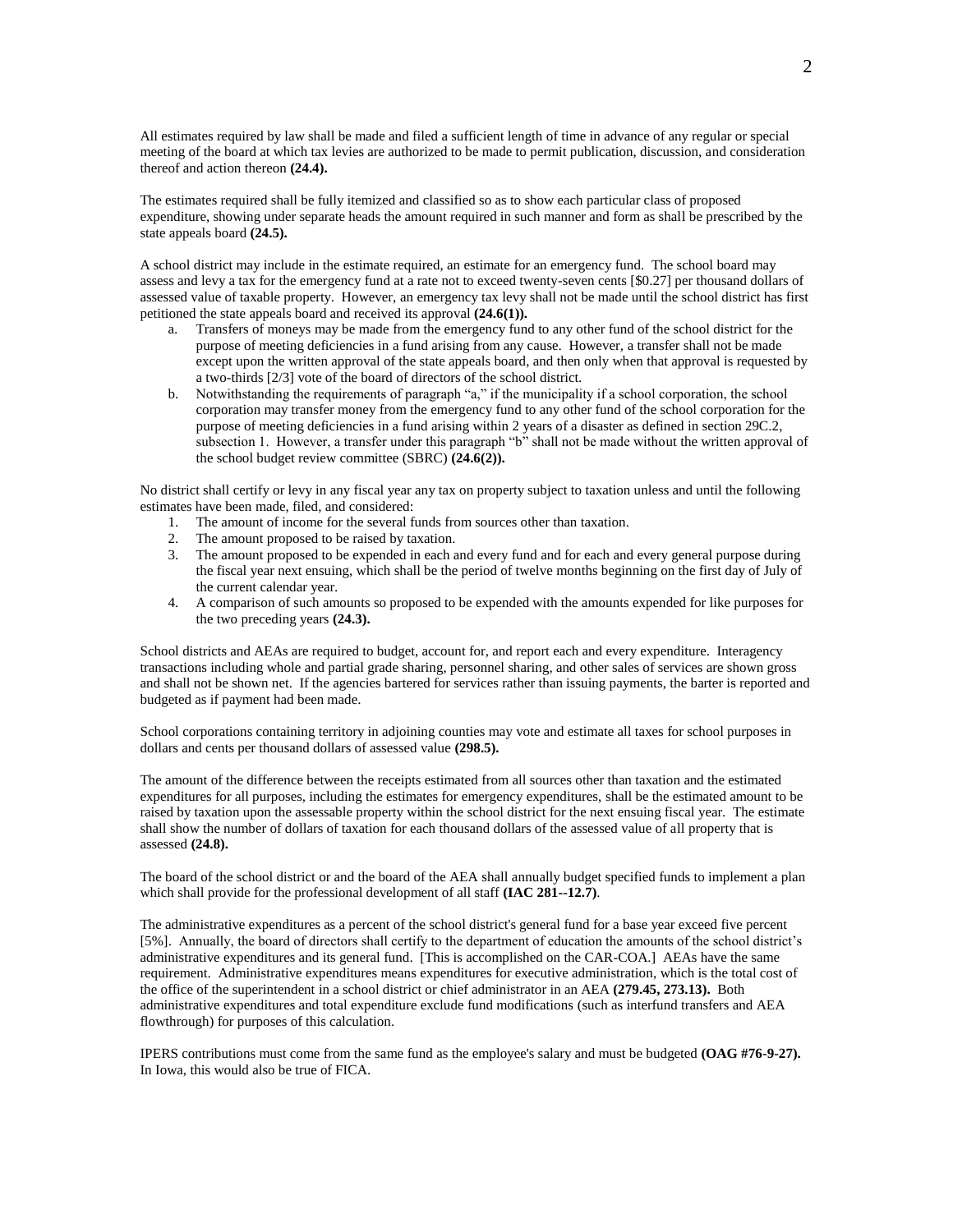School districts shall pay for the programs and services provided through the AEA and shall include expenditures for the programs and services in their budgets, in accordance with this section **(273.9(1)).** The department of management shall deduct the amounts calculated for special education support services, media services, AEA teacher salary supplement district cost, AEA professional development supplement district cost, and educational services for each school district from the state aid due to the district pursuant to chapter 257 and shall pay the amounts to the respective AEAs on a monthly basis from September 15 through June 15 during each school year. The department of management shall notify each school district of the amount of state aid deducted for these purposes and the balance of state aid shall be paid to the district. If a district does not qualify for state aid under chapter 257 in an amount sufficient to cover its amount due to the AEA as calculated by the department of management, the school district shall pay the deficiency to the AEA from other moneys received by the district, on a quarterly basis during each school year **(257.35(1)).**

AEA boards shall prepare an annual budget estimating income and expenditures for programs and services as provided in sections 273.1 to 273.9 and chapter 256B within the limits of funds provided under section 256B.9 and chapter 257 **(273.3(12)).**

Up to thirty percent [30%] of the budget of an AEA for media services may be expended for media resource material including the purchase or replacement of materials required in subsection 273.6(1) **(257.37(2)).** This will include:

- a. A materials lending library, consistent of print and nonprint materials.
- b. A professional library.
- c. A curriculum laboratory, including textbooks and correlated print and audiovisual materials.
- d. Capability for production of media-oriented instructional materials.<br>e. Qualified media personnel.
- e. Qualified media personnel.
- f. Appropriate physical facilities.
- g. Other materials and equipment deemed necessary by the department of education **(273.6(1)).**

If an AEA does not serve nonpublic school students in a manner comparable to services provided public school pupils for media and educational services, as determined by the state board of education, the state board shall instruct the department of management to reduce the funds for media services and educational services one time by an amount to compensate for such reduced services. The media services budget shall be reduced by an amount equal to the product of the cost per pupil in basic enrollment for the budget year for media services times the difference between the enrollment served and the basic enrollment recorded for the area. The educational services budget shall be reduced by an amount equal to the product of the cost per pupil in basic enrollment for the budget year for educational services times the difference between the enrollment served and the basic enrollment recorded for the area. This applies only to media and educational services which cannot be diverted for religious purposes. Notwithstanding this subsection, an area education agency shall distribute to nonpublic schools media materials purchased wholly or partially with federal funds in a manner comparable to the distribution of such media materials to public schools as determined by the director of the department of education **(257.37(5)).**

The costs of special education support services provided through the AEA shall be funded as provided in chapter 257 **(273.9(3)).**

AEA boards are authorized to receive and expend money for providing programs and services as provided in sections 273.1 to 273.9, and chapters 256B and 257. All costs incurred in providing the programs and services, including administrative costs, shall be paid from funds received pursuant to sections 273.1 to 273.9 and chapters 256B and 257 **(273.3(2)).**

The AEA board is authorized to make application for, accept, and expend state and federal funds that are available for programs of educational benefit approved by the director of the department of education, and cooperate with the department in the manner provided in federal-state plans or department rules in the effectuation and administration of programs approved by the director, or approved by other educational agencies, which agencies have been approved as state educational authorities **(273.3(9)).**

The Department of Education may direct the Department of Management to deduct amounts from the portions of school district budgets that fund special education support services in an AEA. The total amount deducted in an area shall be based upon excess special education support services unreserved and undesignated fund balances in that AEA for a school year as determined by the Department of Education **(257.36).**

Funds generated for educational services shall not be expended by an AEA for the purpose of assisting either a public employer or employee organization in collective bargaining negotiations under chapter 20 if the public employer is a school district, or the employee organization consists of employees of a school district, located within the boundaries of the AEA **(273.12).**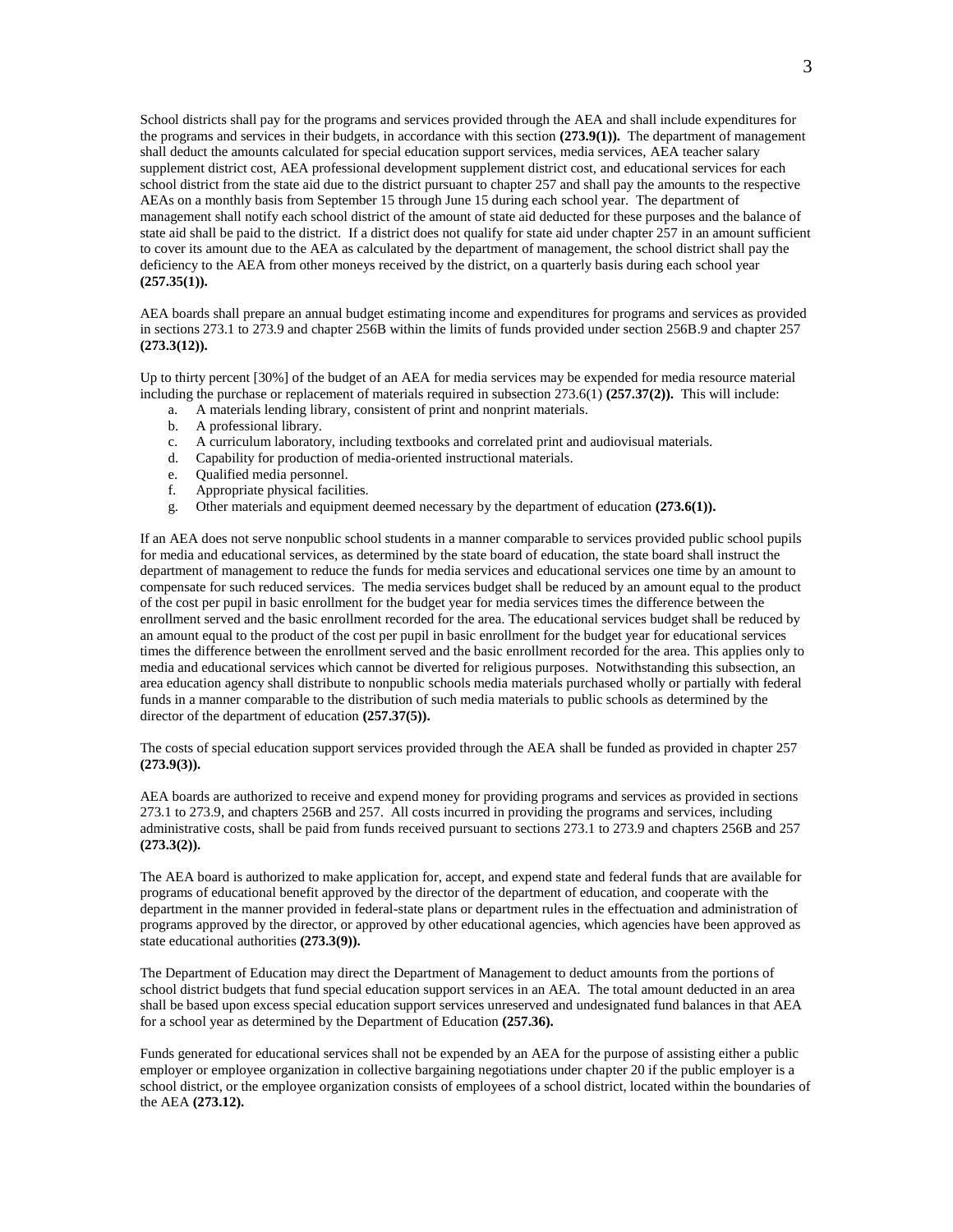The AEAs shall transfer to the department of human services an amount equal to the nonfederal share of the payments to be received from the medical assistance program pursuant to chapter 249A. The nonfederal share amount shall be transferred to the medical assistance account prior to claims payment. This requirement does not apply to medical assistance reimbursement for services provided by an AEA under part C of the federal Individuals with Disabilities Education Act [IDEA]. Funds received under this section shall not be considered or included as part of the AEA's budgets when calculating funds that are to be received by AEAs during a fiscal year **(256B.15(7)).**

For the budget year beginning July 1, 2002, and each succeeding budget year, notwithstanding the requirements of section 257.37 for determining the budgets and funding of media services and education services, an AEA may, within the limits of the total of the funds provided for the budget years pursuant to section 257.35, expend for special education support services an amount that exceeds the payment for special education support services pursuant to section 257.35 in order to maintain the level of required special education support services in the AEA **(257.37(6)).**  Notwithstanding section 257.37, an AEA may use the funds determined to be available under section 257.35 in a manner which the AEA determines is appropriate to best maintain the level of required AEA special education services. An AEA may also use unreserved fund balances for media services or education services in a manner which the AEA determines is appropriate to best maintain the level of required AEA special education services **(257.35(9)).**

The director of the department of education shall approve the salaries of AEA administrators **(256.9(30)).**

The AEA board shall include in the budget submitted each year such sums as it deems necessary to carry on its reorganization work under chapter 275 **(275.7).**

### **Basis of Budgeting**

School districts and AEAs are required to conform to generally accepted accounting principles (GAAP) for accounting and reporting commencing with the school year beginning July 1 1996 **(257.31(4)).** School districts are required to conform to GAAP for budgeting commencing with the school year beginning July 1, 2006 **(IAC 289—6.5).** AEAs have actually followed GAAP for accounting, budgeting and reporting since their creation in the 1970's.

Governmental accounting provides for the situation where legal provisions conflict with GAAP, though none currently do in Iowa. Statement 1 of GAAFR says, "Where financial statements prepared in conformity with GAAP do not demonstrate finance-related legal and contractual compliance, the governmental unit should present such additional schedules and narrative explanations in the comprehensive annual financial report as may be necessary to report its legal compliance responsibilities and accountabilities. In extreme cases, preparation of a separate legal-basis special report may be necessary....Conflicts between legal provisions and GAAP do not require maintaining two accounting systems. Rather, the accounting system may be maintained on a legal compliance basis, but should include sufficient additional records to permit GAAP-based reporting."

When GAAP provides more than one method for accounting for a financial transaction, the department of education may determine which method shall be used for school districts and AEAs to ensure consistency in reporting as required by Iowa Code **(256.9(18)).**

### **Publication**

Each school district shall file with the board secretary the estimates required to be made in sections 24.3 to 24.8, at least twenty (20) days before the date fixed by law for certifying the same to the levying board and shall fix a date for a budget hearing, and shall publish the estimates and any annual levies previously authorized as provided in section 76.2, with a notice of the time and place of the hearing which shall be held not less than ten (10) nor more than twenty (20) days before the hearing. The publication shall be in a newspaper published in the district, if any, if not, then in a newspaper of general circulation in the district **(24.9).**

The verified proof of publication of the notice shall be filed in the office of the county auditor and preserved by the auditor. No levy shall be valid unless and until such notice is published and filed **(24.10).** The cost of publishing the notices and estimates and the actual and necessary expenses of preparing the budget shall be paid out of the general fund **(24.16).**

The AEA board shall give notice of a public hearing on its proposed budget by publication in an official county newspaper in each county in the territory of the AEA in which the principal place of business of a school district that is a part for the AEA is located. The notice shall specify the date, which shall be not later than March 1 of each year, the time and the location of the public hearing **(273.3(12)).**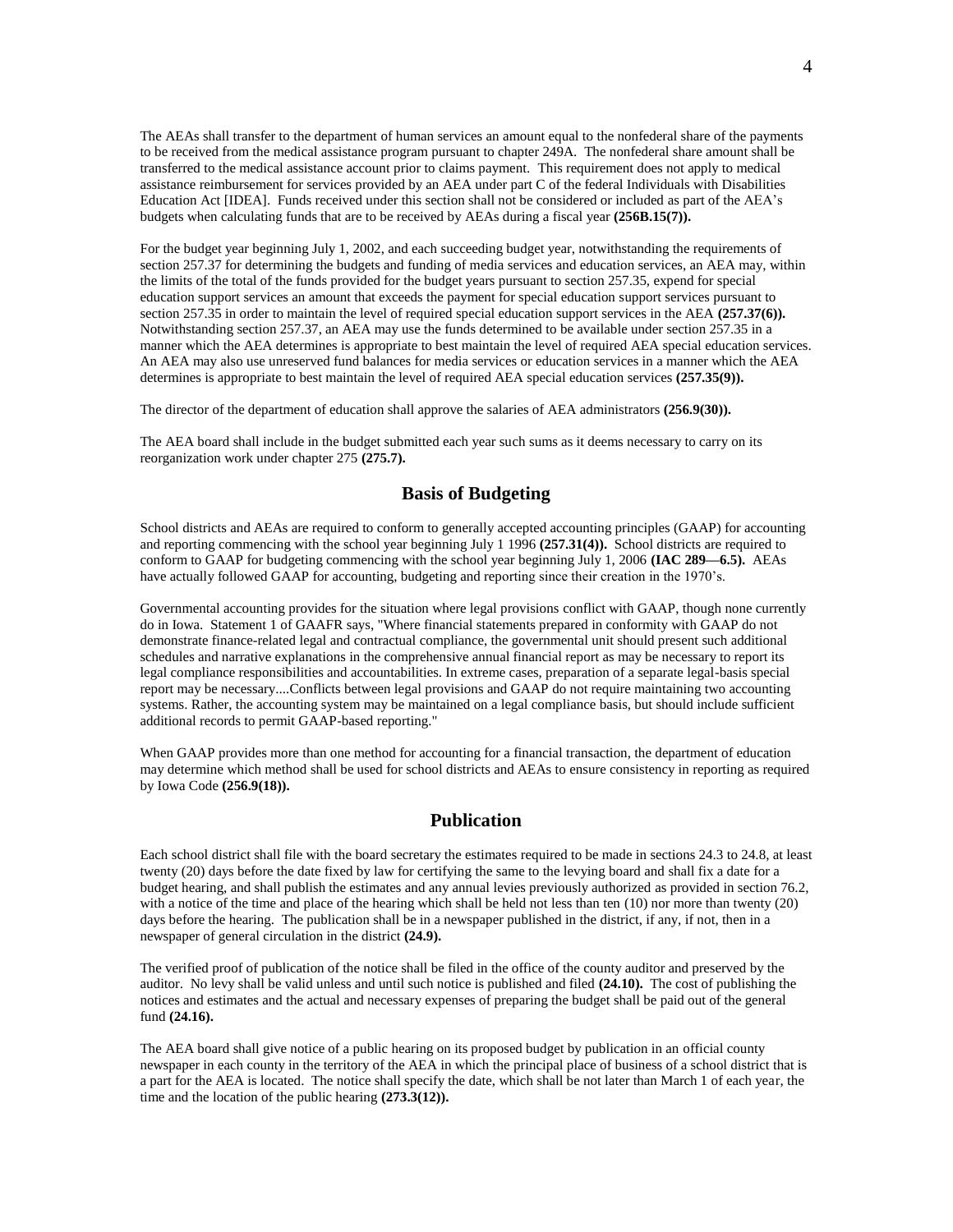# **Hearing**

The board shall meet at the time and place designated in the notice, at which meeting any person who would be subject to such tax levy, shall be heard in favor of or against the same or any part thereof **(24.11).**

### **Certification**

The chairperson of the board of directors of the school district shall certify the adopted budget in duplicate to the [control] county auditor not later than April 15 of each year. One copy of the budget shall be retained on file in the office by the county auditor and the other shall be certified by the county auditor to the state appeals board. The department of management shall certify the taxes back to the county auditor by June 15 **(24.17).**

By April 15, the school board shall also provide the following to the department of management:

- A copy of the board resolution for the budget guarantee, if any,
- A copy of the ballot question or resolution for a new or renewed VPPEL that is not 100% property tax, if any, and
- A copy of the ballot question or resolution for a new or renewed instructional support levy program, if any.

By May 1, the school board shall provide:

- A copy of the ballot question for a new or renewed VPPEL that is 100% property tax, if any, to the department of management, and
- A certified `copy of a new bond resolution, if any, to the control county auditor.

Before issuing bonds, the school board shall, by resolution, provide for the assessment of an annual levy upon all the taxable property in the district sufficient to pay the interest and principal of the general obligation bonds within a period named not exceeding the time specified in section 76.1 [which is 20 years from date of issue]. A certified copy of this resolution shall be filed with the county auditor or the auditors of the counties in which the district is located; and the filing shall make it a duty of the auditors to enter annually this levy for collection from the taxable property within the boundaries of the district until funds are realized to pay the bonds in full. The levy shall continue to be made against property that is severed from the school district after the filing of the resolution until funds are realized to pay the bonds in full. If the resolution is filed prior to May 1, the annual levy shall begin with the tax levy for collection commencing July 1 of that year. If the resolution is filed after May 1, the annual levy shall begin with the tax levy for collection in the next succeeding fiscal year. However, the school board may adjust a levy of taxes made under section 76.2 for the purpose of adjusting the annual levies and collections for property severed from the district, subject to the approval of the director of the department of management. If funds, including reserves and amounts available for temporary transfer, are found to be insufficient to pay in full any installment of principal or interest, a public issuer of bonds may anticipate the next levy of taxes pursuant to this section in the manner provided in chapter 74, whether the taxes so anticipated are to be collected in the same or a future fiscal year. **(76.2).**

The annual levy shall be sufficient to pay the interest and approximately such portion of the principal of the bonds as will retire them in a period not exceeding twenty years from date of issue **(76.1(2)"a").**

A school district which has issued obligations in anticipation of schoolhouse [now VPPEL] tax receipts may, at time of issuance, certify the annual levy of an amount which is within tax limits approved by the voters when computed on adjusted taxable valuation of the school district for the fiscal year preceding the year in which the obligations are issued, and the county auditor must annually levy that amount until the obligations are satisfied, regardless of changes in school district property values in future years **(OAG #87-12-12).**

The proposed AEA budget as approved by the AEA board shall be submitted to the state board of education, on forms provided by the department of education, no later than March 15 preceding the next fiscal year for approval. The state board shall review the proposed budget of each AEA and shall before May 1, either grant approval or return the budget without approval with comments of the state board included. An unapproved budget shall be resubmitted to the state board for final approval not later than May 15. The state board shall give final approval only to budgets submitted by AEAs accredited by the state board or that have been given conditional accreditation by the state board **(273.3(12)).**  The AEA budget submitted to the state board shall include the budgeted expenditures for the educational program provided to children residing in juvenile homes **(282.31(1)"a").**

# **Levying**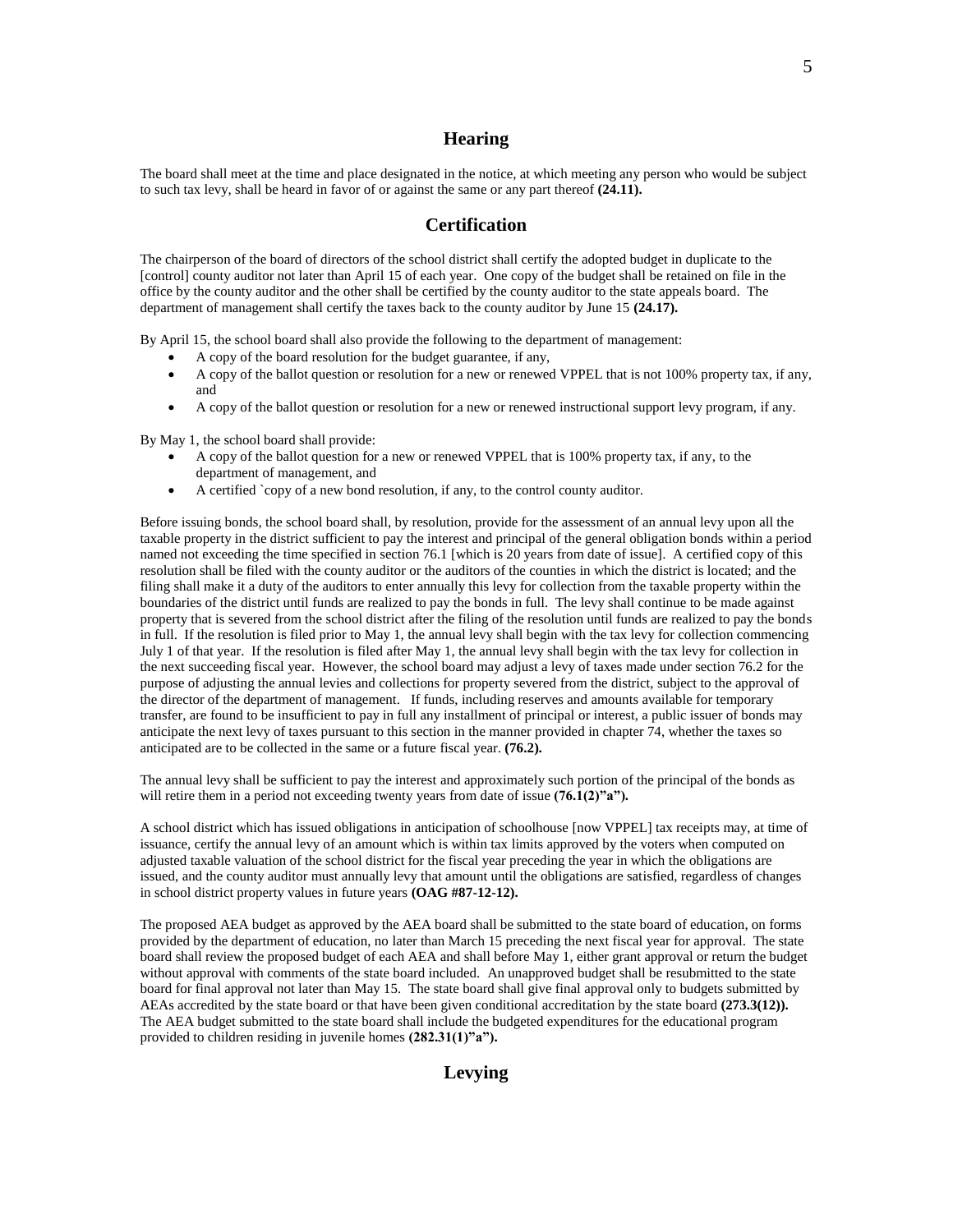After the hearing has been concluded, the school board shall enter of record its decision in the manner and form prescribed by the state appeals board and shall certify the same to the county. The county board of supervisors shall enter upon the current assessment and tax roll the amount of taxes which it finds shall be levied for the ensuing fiscal year in each municipality for which it makes the tax levy **(24.12).**

At the time required by law the board of supervisors shall spread the tax rates necessary to produce the amount required for the various funds of the school district as certified by the school board, for the next succeeding fiscal year, as shown in the approved budget in the manner provided by law. One copy of the tax rates shall be certified by the board of supervisors to the state appeals board **(24.19).**

The board of supervisors shall at the time of levying taxes for county purposes levy the taxes necessary to raise the various funds authorized by law and certified to it by law, but if the amount certified for any such fund is in excess of the amount authorized by law, it shall levy only so much thereof as is authorized by law **(298.8).**

A greater tax than that so entered upon the record shall not be levied or collected for the school district proposing the tax for the purposes indicated and a greater expenditure of public money shall not be made for any specific purpose than the amount estimated and appropriated for that purpose, except as provided in sections 24.6 [emergency levy] and 24.15 [taxes voted by people]. All budgets set up in accordance with the statutes shall take such funds into account, and all such funds, regardless of their source, shall be considered in preparing the budget **(24.14).**

No tax shall be levied by any school district in excess of the estimates published, except such taxes as are approved by a vote of the people, but in no case shall any tax levy be in excess of any limitation imposed now or hereafter by the Constitution and laws of Iowa **(24.15).**

The several tax rates and levies of the school district thus determined and certified in the manner provided in section 24.1 through 24.19, except such tax rates and levies as are authorized by a vote of the people, shall stand as the tax rates and levies of the school district for the ensuing fiscal year for the purposes set out in the budget **(24.20).**

A school district cannot issue warrants for any amount which is greater than the amount estimated and appropriated for the particular fund upon which the warrants are issued for the year  $(1926$  Op. Att'y Gen. 302  $(\#26-2-27)$ ).

A tax levied to pay invalid indebtedness is itself invalid **(Treep v. Independent School district of Pocahontas, 1932, 213 Iowa 944, 240 N.W. 247).**

# **Budget Protest**

Not later than April 25, a number of persons in the school district equal to one-fourth of one percent of those voting for the office of governor, at the last general election in the district, but the number shall not be less than ten, and the number need not be more than one hundred persons, who are affected by any proposed budget, expenditure or tax levy, or by any item thereof, may appeal by filing with the county auditor of the county in which the school corporation is located, a written protest setting forth their objections to the budget, expenditure or tax levy, or to one or more items thereof, and the grounds for their objections. If a budget is certified after April 15, all appeal time limits shall be extended to correspond to allowances for a timely filing. Upon the filing of the protest, the county auditor shall immediately prepare a true and complete copy of the written protest, together with the budget, proposed tax levy or expenditure to which objections are made, and shall transmit them to the state appeal board, and shall also send a copy of the protest to the board of the district **(24.27).** The state appeal board, within a reasonable time, shall fix a date for an initial hearing on the protest which shall be held in the county in which the school district is located. Notice of the time and place of the hearing shall be given by certified mail to the appropriate officials of the school district and to the first ten property owners whose names appear upon the protest, at least five days before the date fixed for the hearing. At all hearings, the burden shall be upon the objectors with reference to any proposed item in the budget which was included in the budget of the previous year and which the objectors propose should be reduced or excluded; but the burden shall be upon the school board to show that any new item in the budget, or any increase in any item in the budget, is necessary, reasonable, and in the interest of the public welfare **(24.28).** It shall be the duty of the state appeal board to review and finally pass upon all proposed budget expenditures, tax levies and tax assessments from which appeal is taken and it shall have power and authority to approve, disapprove, or reduce all such proposed budgets, expenditures, and tax levies so submitted to it upon appeal; but in no event may it increase such budget, expenditure, tax levies or assessments or any item contained therein **(24.30).** After a hearing upon the appeal, the state appeal board shall certify its decision to the county auditor and to the parties to the appeal as provided by rule, and the decision shall be final. The county auditor shall make up the records in accordance with the decision and the levying board shall make its levy in accordance with the decision. Upon receipt of the decision, the school board shall correct its records accordingly, if necessary. Final disposition of all appeals shall be made by the state appeal board on or before April 30 of each year **(24.32).**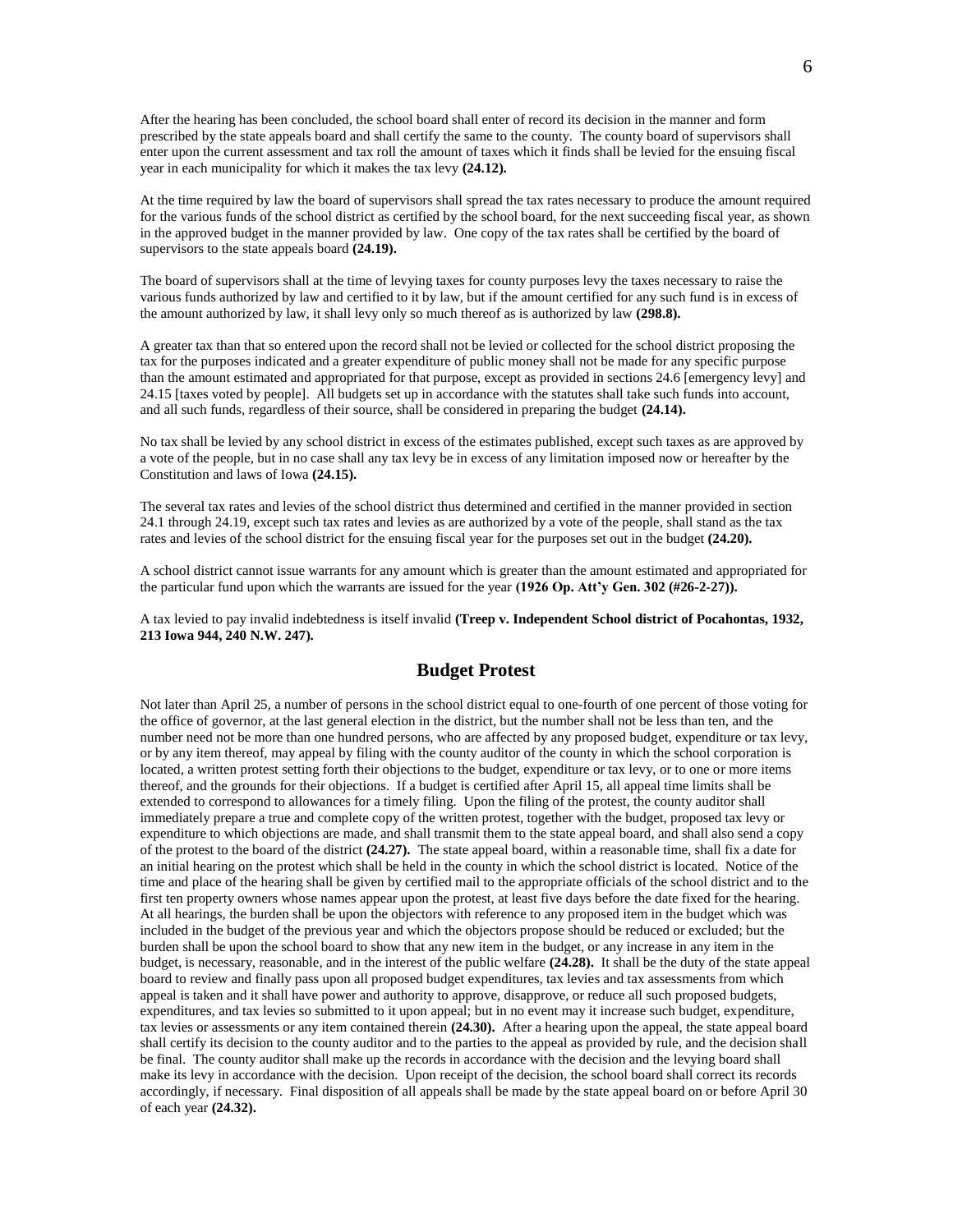The manner in which objections shall be presented, and the conduct of hearings and appeals, shall be simple and informal and in accordance with the rules prescribed by the state board for promptly determining the merits of all objections so filed, whether or not such rules conform to technical rules of procedure. Such record shall be kept of all proceedings, as the rules of the state board shall require **(24.31).**

### **Appeal for Suspension of Limitations**

If the property tax valuations effective January 1, 1979, and January 1 of any subsequent year, are reduced or there is an unusually low growth rate in the property tax base of a school district, the school district may appeal to the state appeal board to request suspension of the statutory property tax levy limitations to continue to fund the present services provided. A school district may also appeal to the state appeal board where the property tax base of the school district has been reduced or there is an unusually low growth rate for any of the following reasons:

- a. Any unusual increase in population as determined by the preceding certified federal census.
- b. Natural disasters or other emergencies.<br>c. Unusual problems relating to maior new
- Unusual problems relating to major new functions required by state law.
- d. Unusual staffing problems.
- e. Unusual need for additional funds to permit continuance of a program which provides substantial benefit to its residents.
- f. Unusual need for a new program which will provide substantial benefit to residents, if the school district establishes the need and the amount of the necessary increased cost.

The state appeal board may approve or modify the request of the school district for suspension of the statutory property tax levy limitations **(24.48).**

### **Amendment**

The authorized expenditures of a school district during a base year shall not exceed the lesser of the budget for that year certified under section 24.17 plus any allowable amendments permitted in section 257.7, or the authorized budget, which is the sum of the combined district cost for that year, the actual miscellaneous income received for that year, and the actual unspent balance for the preceding year **(257.7(1)).**

If actual miscellaneous income for a budget year exceeds the anticipated miscellaneous income in the certified budget for that year, or if an unspent balance has not been previously certified, a school district may amend its certified budget **(257.7(2)).**

Budget estimates adopted and certified in accordance with chapter 24 may be amended and increased as the need arises to permit appropriation and expenditure during the fiscal year covered by the budget of:

- 1. unexpended cash balances on hand at the close of the preceding fiscal year and which cash balances had not been estimated and appropriated for expenditure during the fiscal year of the budget sought to be amended, and
- 2. also to permit appropriation and expenditure during the fiscal year covered by the budget of amounts of cash anticipated to be available during the year from sources other than taxation and which had not been estimated and appropriated for expenditures during the fiscal year of the budget sought to be amended **(24.9).**

Such amendments to budget estimates may be considered and adopted at any time during the fiscal year covered by the budget sought to be amended, by filing the amendments and upon publishing them and giving notice of the public hearing in the manner required in section 24.9 [which is the same procedure used for the original budget that is being amended]. Within ten days of the decision of the school board, the proposed amendment of the budget is subject to protest, hearing on the protest, appeal to the state appeal board and review by the state appeal board, all in accordance with sections 24.27 to 24.32, so far as applicable. A local budget shall be amended by May 31 of the current fiscal year to allow time for a protest hearing to be held and a decision rendered before June 30. An amendment of the budget after May 31 which is properly appealed but without adequate time for hearing and decision before June 30 is void. An amendment to budget estimates accepted or issued under section 24.9 are not within section 24.14 **(24.9).** A budget could not be amended before July 1 of the fiscal year to which the budget applies.

Because amendments can be appealed and voided, and because section 24.14 prohibits a greater expenditure of public money for any specific purpose than the amount estimated and appropriate for that purpose, budgets shall be amended prior to making any expenditures which would exceed the amount the school district estimated and certified **(24.14).**

The Iowa Code does not include a budget amendment process for AEAs. This would leave the AEA with no process by which it could exceed its original budget approved by the state board of education. Therefore, as a practical matter,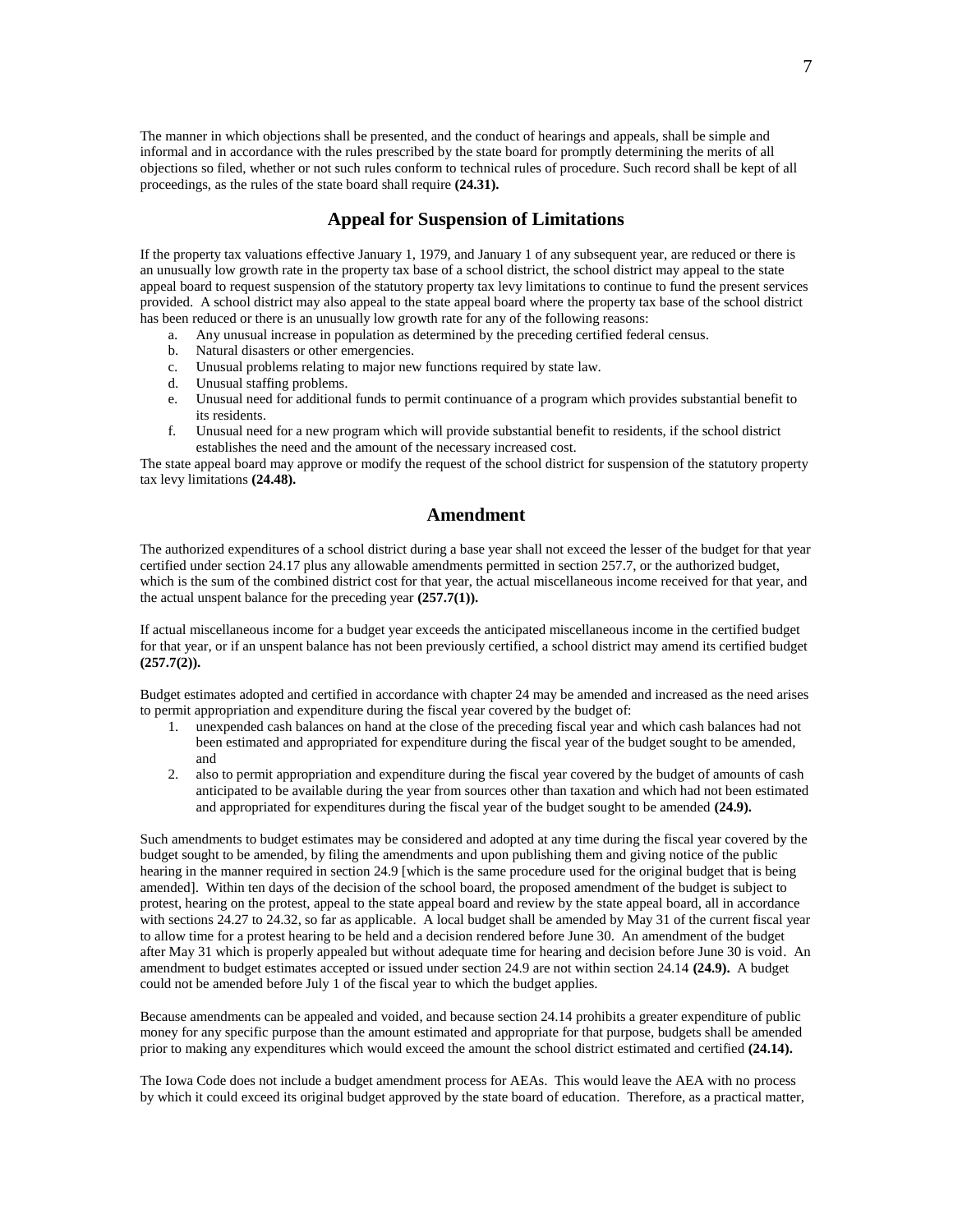AEAs would amend their budgets in a similar way as school districts: The AEA would follow the same procedures it followed for its original budget to publish, give notice of a public hearing, and submit to the state board of education for approval. The amendment must be submitted prior to May 31 and prior to expending any amount greater than it has originally submitted as was approved.

### **Cash Reserve**

The board of directors of a school district may certify for levy by April 15 of a school year, a tax on all taxable property in the school district in order to raise an amount for a necessary cash reserve for a school district's general fund. The amount raised for a necessary cash reserve does not increase a school district's authorized expenditures as defined in section 257.7. For fiscal years beginning on or after July 1, 2012, the SBRC shall limit the school district's cash reserve levy to a level that is not excessive as determined by the SBRC and does not exceed the cash reserve limitation in subsection 3. In subsection 3, for fiscal years beginning on or after July 1, 2012, the cash reserve levy for a budget year shall not exceed twenty percent of the general fund expenditures for the year previous to the base year minus the general fund unexpended fund balance, as defined in section 257.2, for the year previous to the base year **(298.10).**

Annually the SBRC shall review the amount of property tax levied by each school district for the cash reserve authorized in section 298.10. If in the committee's judgment, the amount of a district's cash reserve levy is unreasonably high, the committee shall instruct the director of the department of management to reduce that district's tax levy computed under section 257.4 for the following budget year by the amount the cash reserve levy is deemed excessive. A reduction in a district's property tax levy for a budget year under this subsection does not affect the district's authorized budget **(257.31(15)).**

If a school district receives less state school foundation aid under section 257.1 than is due under that section for a base year and the school district uses funds from its cash reserve during the base year to make up for the amount of state aid not paid, the board of directors of the school district shall include in its general fund budget document information about the amount of the cash reserve used to replace the state school foundation aid not paid **(257.34).**

A school district may certify a cash reserve levy pursuant to Code to provide cash to replace withheld state aid and allow the district to meet authorized expenditures even though utilization of this levy will cause variation in the property tax rates among districts **(OAG #90-2-9(L)).**

## **Building an Operating Budget**

The primary purpose of a budget is to translate the educational priorities of the district or AEA into financial terms. It should be a well-conceived plan for financing the educational activities of the district or AEA for a given period of time.

The first step in building a budget is to assess the educational needs of the school community. The provisions in the Code of Iowa regarding budget limitations automatically signify the necessity to arrange the needs in the order of priority. Within the limitations, the priorities can be scheduled to the extent funds are available. These limitations may restrict the desires of those fitting the plan to the financing available.

Building a new budget is a continuous process and should involve long-term strategic planning, analysis and evaluation by the board, superintendent or chief administrator, staff, students, and the community. In the case of an AEA, it should also involve the local school districts within the AEA.

The preparation of the budget involves three distinct plans: the educational plan, the expenditure plan and the financing plan.

#### **The Educational Plan**

The AEAs exist to support local school districts. The education of children is the primary public purpose of a school district, therefore, the first consideration should be to provide a sound educational plan. This plan should give a picture of the entire school program and will indicate the involvement of personnel and materials which will be needed to carry out such a program. The educational philosophy, mission, goals, and policies of the board should be expressed in sufficient detail to justify the expenditure plan which, when limited to the financial plan, will fulfill the priorities as established.

#### **The Expenditure Plan**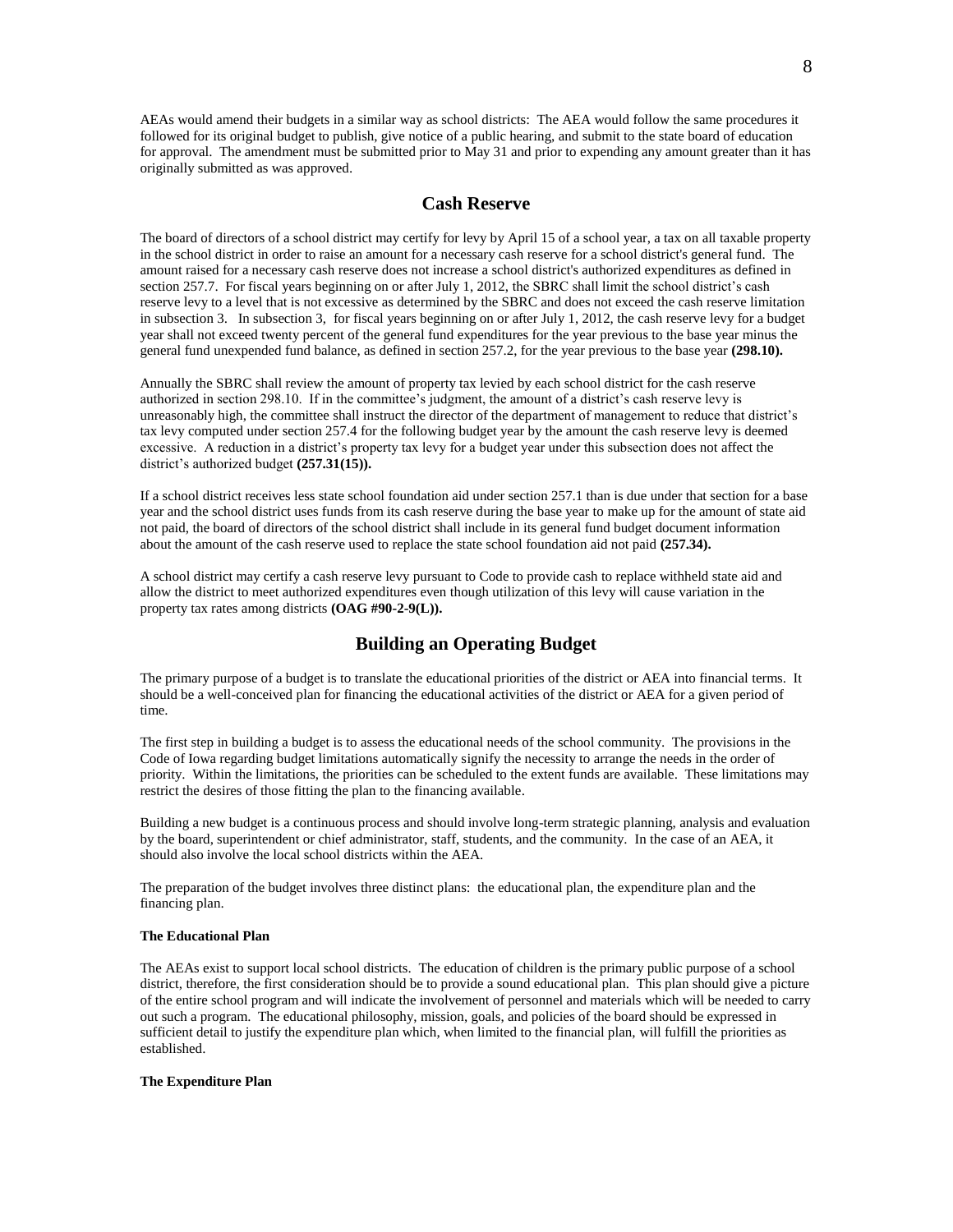This plan should contain an analysis of the cost of the proposed educational plan with both long-range and immediate goals outlined in such a way as to show continuity. Different groupings of expenditures should be available for various information needs of management. This can be accomplished through Uniform Financial Accounting (UFA), which is a Management Information System (MIS).

#### **The Financial Plan**

This plan should contain an analysis of the anticipated revenues and other financing resources which will be available to finance the expenditure plan.

### **Budgeting Philosophies**

#### **Program-Based Budgeting**

Program-Based Budgeting is a technique in which expenditure plans are formulated and resources appropriated on the basis of the expected services to be performed by organizational units. A line-item approach is used for object or source detail, organized by function or program, and may also be organized by organizational units such as high school or elementary school.

Program, Planning, and Budgeting Systems (PPBS) is a type of program-based budgeting. It emphasizes a systematic analysis of the goals and objectives of the school district, identification of viable alternative methods of achieving these objectives, estimation of the costs of each alternative, estimation of the effectiveness of each alternative, decision making based on the greatest effectiveness for the resources applied in achieving the stated objectives, and a follow-up evaluation of the alternatives selected for future year decisions.

#### **Zero-Based Budgeting**

Zero-Based Budgeting is a technique which prepares several service level alternatives based on funding levels for both existing and new program initiatives. Resources are appropriated to the various programs based on the priority of these alternatives. It involves justification of each item in the entire budget during each budgeting cycle as well as consideration of the consequences of not funding a specified program.

#### **Activity-Based Budgeting**

Activity-Based Budgeting is a technique originally developed to assist for-profit entities remain competitive in global markets. It is designed to give management information to continuously improve performance and reduce costs. It is a continuous process involving strategic planning and value analysis. It identifies support costs and their relationship to products or outcomes, and determines the best index to count or measure the activity rather than use of a single cost accounting measure. This gives a more accurate costing of school district services and is particularly appropriate in a time when finances are tight and choices of activities must be made.

The first step to implement activity-based management is to define the mission, establish a strategic plan, determine activities of the district, and assign responsibility. The next step is to have all personnel chart their daily work activities according to the key (major) activities defined in the first step. Activities which fit the listed district activities are all considered value-added activities, and accordingly, non-value added activities are those which don't fit any of the activities listed. This should continue for at least three months to identify cyclic work. In the next step, accounting personnel cost out each activity based on the mission of the entity to determine the actual cost of conducting that activity. They will consider direct costs as well as indirect costs, and costs in terms of number of personnel and use of personnel time. Management then evaluates non-value-added activities to choose which, if any, to abandon. Management also evaluates the value-added activities to determine if the benefits derived from the activity justify the cost. The goal of personnel is to focus all work toward the strategic plan and the mission and to identify methods to reduce the cost of conducting each activity and to continuously improve service.

Businesses which have implemented activity based management find it very useful in evaluating the real costs of activities and in focusing the entire organization on the mission.

Even though allocating indirect costs is done for purposes of this budgeting method, such costing would never be done in the accounting records of a governmental entity. Instead this costing would be handled on spreadsheets or in a database using uploaded information from the accounting system.

#### **Curriculum-Based Budgeting**